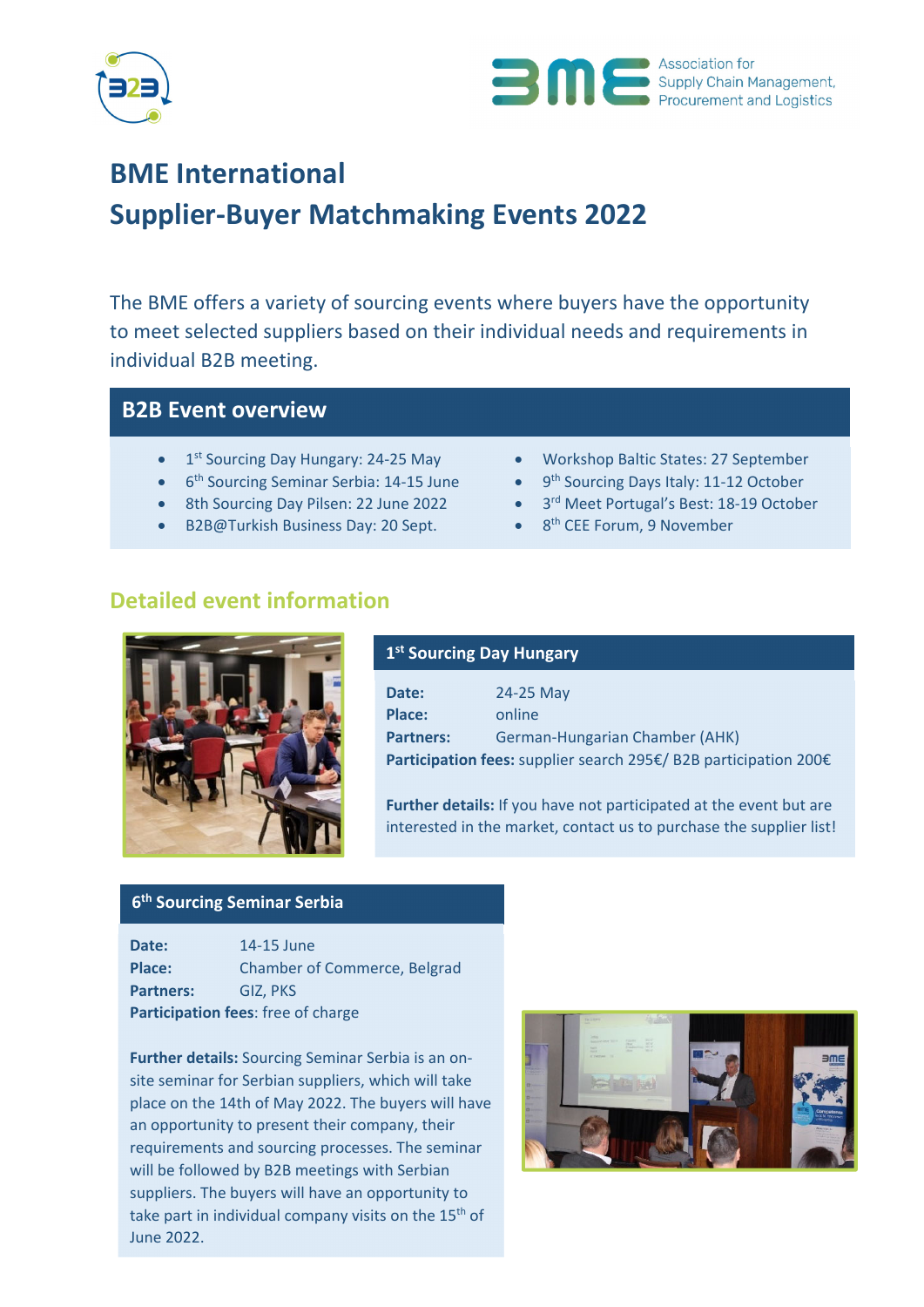



### **8th Sourcing Day Pilsen**

| Date:                                         | 22 June                           |  |
|-----------------------------------------------|-----------------------------------|--|
| Place:                                        | Science & Technology Park, Pilsen |  |
| <b>Partner:</b>                               | CzechTrade                        |  |
| Participation fees: supplier search 295€/ B2B |                                   |  |
| participation 400€                            |                                   |  |

**Further details:** 8<sup>th</sup> Sourcing Day Pilsen gives the Buyers an opportunity to find new business partners in Czech Republic. The B2B meetings, with previously selected suppliers, will take place on the 22<sup>nd</sup> of June. The Czech procurement market is characterised primarily by automotive parts manufacturers. Other strong sectors are electronics, electrical engineering, process automation, metal products and mechanical engineering, as well as plastics and rubber processing.







#### **B2B@Turkish Business Day: 20 Sept.**

| Date:            | 20 September                                               |
|------------------|------------------------------------------------------------|
| Place:           | Kocaeli, Turkey                                            |
| <b>Partners:</b> | <b>Turkish-German Chamber (AHK)</b>                        |
|                  | Participation fees: 595€ (Supplier list and participation) |

**Further details:** Find new business partners in Turkey during individual B2B meetings and participate at the Turkish Business Day. A great opportunity to amplify your network and get to know this market with many free capacities!

#### **Workshop Baltic States: 27 September**

| Date:            | 27 September                |
|------------------|-----------------------------|
| Place:           | online                      |
| <b>Partners:</b> | Baltic-German Chamber (AHK) |

**Further details:** Small workshop to discover the market.

#### **9th Sourcing Days Italy**

| Date:                                                      | 11-12 October |  |
|------------------------------------------------------------|---------------|--|
| Place:                                                     | <b>Italy</b>  |  |
| <b>Partners:</b>                                           | <b>ITKAM</b>  |  |
| Participation fees: 295€ (Supplier list and participation) |               |  |

**Further details:** Sourcing Day Italy is an opportunity for the Buyers to find new business partners in Italy. The B2B meetings, with previously selected Italian suppliers, will take place on the  $11<sup>th</sup>$  and  $12<sup>th</sup>$  of October 2022.